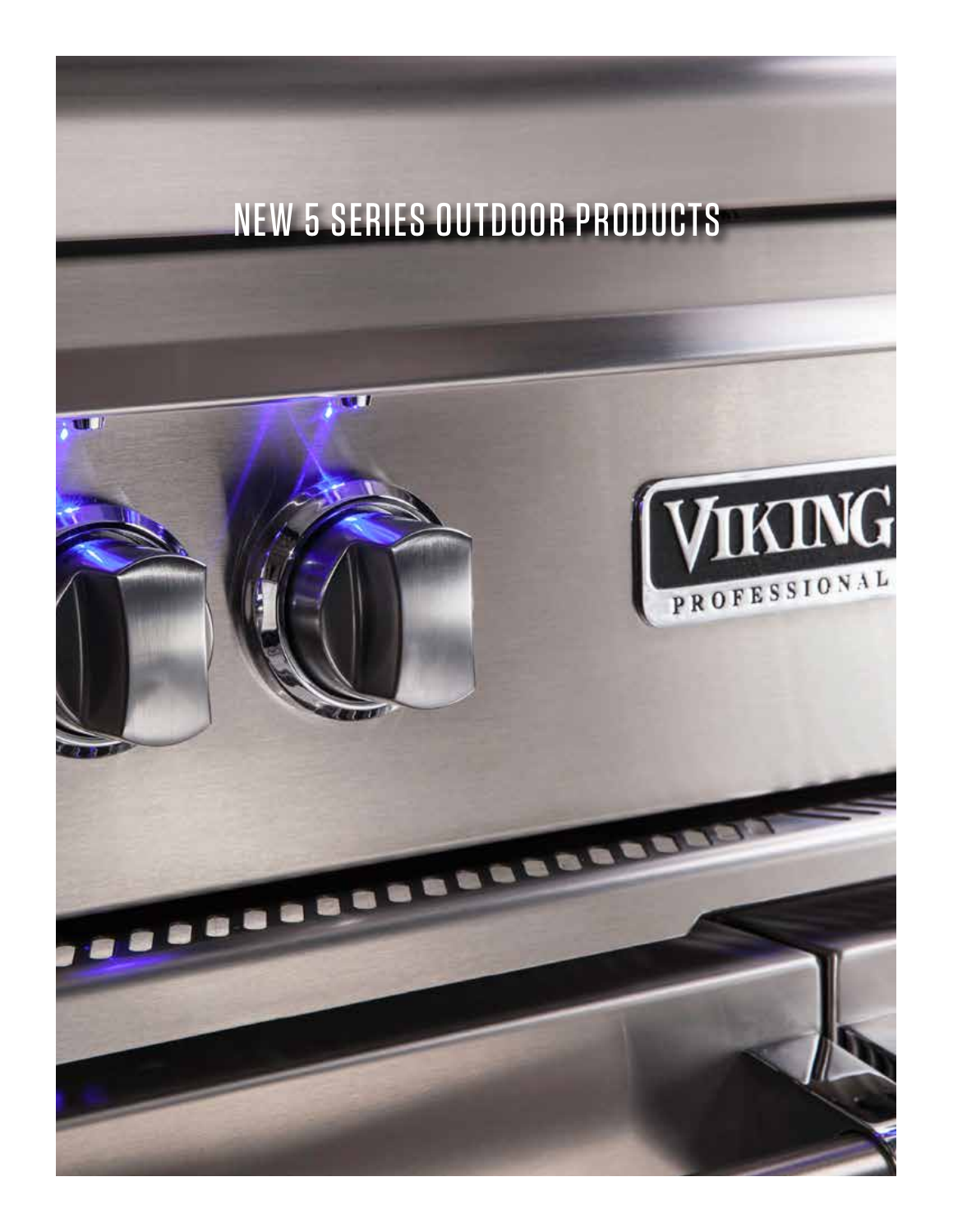

ALL MODELS EQUIPPED WITH PROSEAR BURNER AND ROTISSERIE



## CAST BRASS BURNERS

- Lifetime Warranty
- Commercial burner design
- § Rated at 25,000 BTU's each
- Heavy cast brass burners radiate heat effectively





#### RELIABLE HOT SURFACE IGNITION SYSTEM

- Ensures safe and efficient burner ignition
- Light each burner with the push of a knob
- Robust and weather resistant
- Ignition operates on 12 Volts DC
- § Integral "flash-tube" alternate lighting system

# CERAMIC RADIANT BRIQUETTES

- § High-density ceramic provides even heat across the entire grilling surface
- Reduces flare-ups by keeping grease and oil away from the direct flame
- Enhances food's flavor as drippings hit the briquettes and turn to smoke
- Briquettes are clipped in place for easy reversible cleaning



# HEAT STABILIZING DESIGN

§ Wind-fin design stabilizes critical grill surface temperatures when cooking with the grill hood closed in windy conditions

### HOOD ASSIST

- § Heat treated stainless steel spring system
- § Makes opening the commercial-grade hood effortless and safe
- Easy to remove and replace
- § Reduces 90% of hood weight

#### ROTISSERIE SYSTEM

- 3-speed motor rated for 55 lbs.
- 2 roasting positions
- § 14,000 to 16,000 BTU infrared rear burner
- Stainless steel roller bearings
- § Drip pan included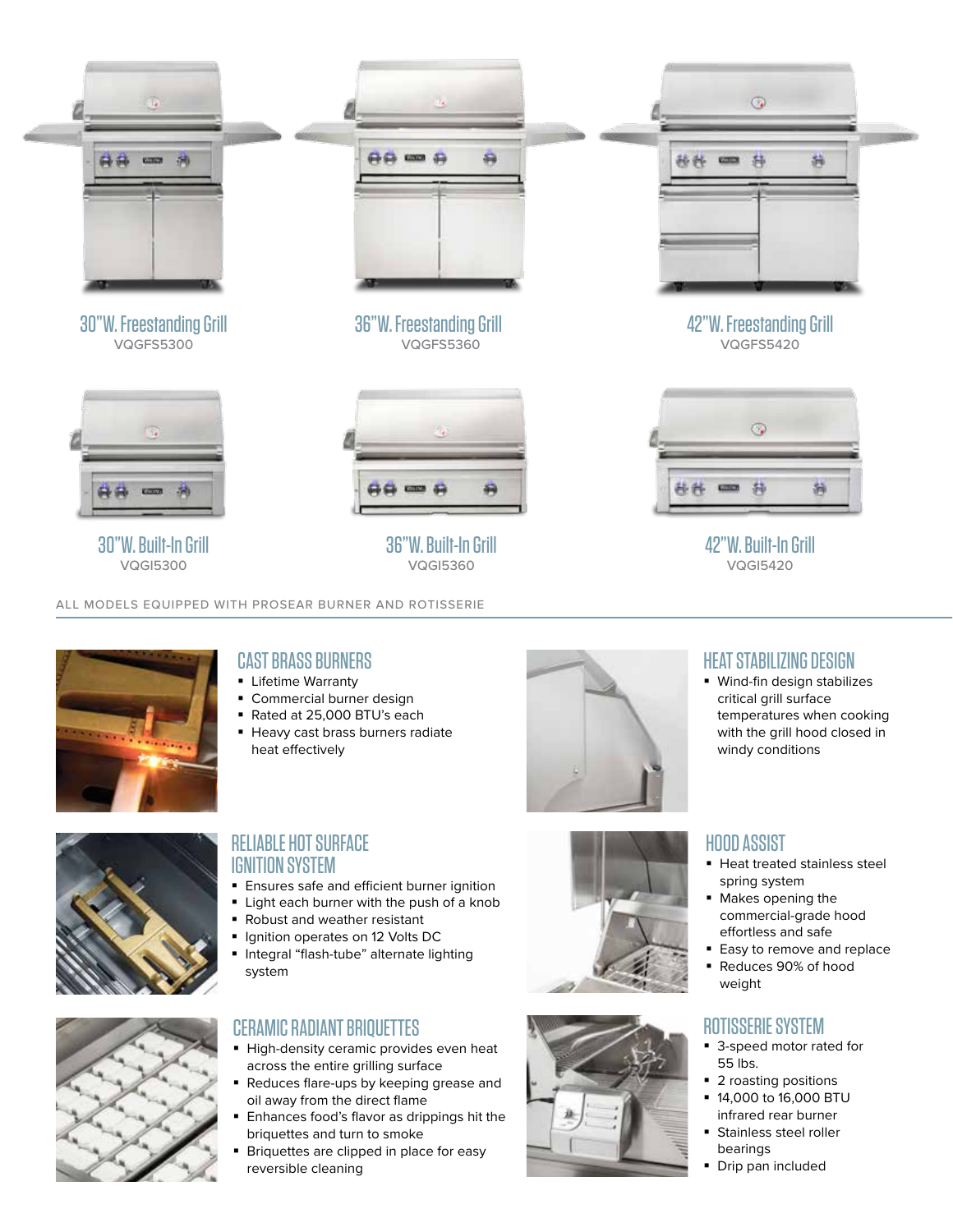

#### 54"W. Freestanding Grill VQGFS5540



54"W. Built-In Grill VQGI5540





### CONTROL KNOB ILLUMINATION WITH BLUE LED LIGHTS

- Each knob features dedicated LED lighting
- § Knob markings can easily be viewed at night
- Single switch activation for blue LED's and internal halogen lights

#### TEMPERATURE GAUGE

- § Indicates when your grill is ready for cooking
- Large and easy to read
- § Temperature reading is for convected heat, add 200° for surface grate temperature



#### INTERNAL HALOGEN GRILL SURFACE LIGHT

- § Brightly illuminates entire grilling surface using heavy-duty Pyrex® glass lens directly over grilling surface
- § 10 watt halogen light
- § 36", 42" and 54" Grills feature two lights

# Grill Features

# GRILLING SURFACE AREA

- § Viking grills have an extended depth for more primary grilling space\*
- § 30" Grills 840 square inches (600 primary / 240 secondary)
- § 36" Grills 935 square inches (640 primary / 295 secondary)
- § 42" Grills 1,200 square inches (855 primary / 345 secondary)
- § 54" Grills 1,555 square inches (1,110 primary / 445 secondary)
- § *\*NOTE: 30", 42" and 54" grill depth = 21" / 36" grill depth = 19"*

# FREESTANDING GRILL CART FEATURES

- § Grill head is welded to cart to insure strength and rigidity
- § Commercial casters with 360 degrees maneuverability make these units easy to move / 6 casters on 42"and 54" grills
- § Fold-down shelves
- § Heavy duty swing-out cart doors
- Doors include condiment shelves that are removable for easy cleaning
- 42" & 54" grill carts feature two pull out utility storage drawers
- Optional sliding LP tank tray

# ELEGANT FIT AND FINISH

- § Heavy 16 gauge stainless construction
- § Continuously welded smooth joints for quality, strength, and beauty
- § Finished seams with finely polished mirrored edges

# REMOVABLE LARGE CAPACITY SMOKER BOX INCLUDED

- Used with wood chips or smoker pellets
- **Sets directly on grates over any burner**
- § Smoking is most effective in first 20 minutes of slow cooking
- Made of heavy gauge 304 stainless steel
- Unique handle and interlock mechanism is designed to allow quick removal or refilling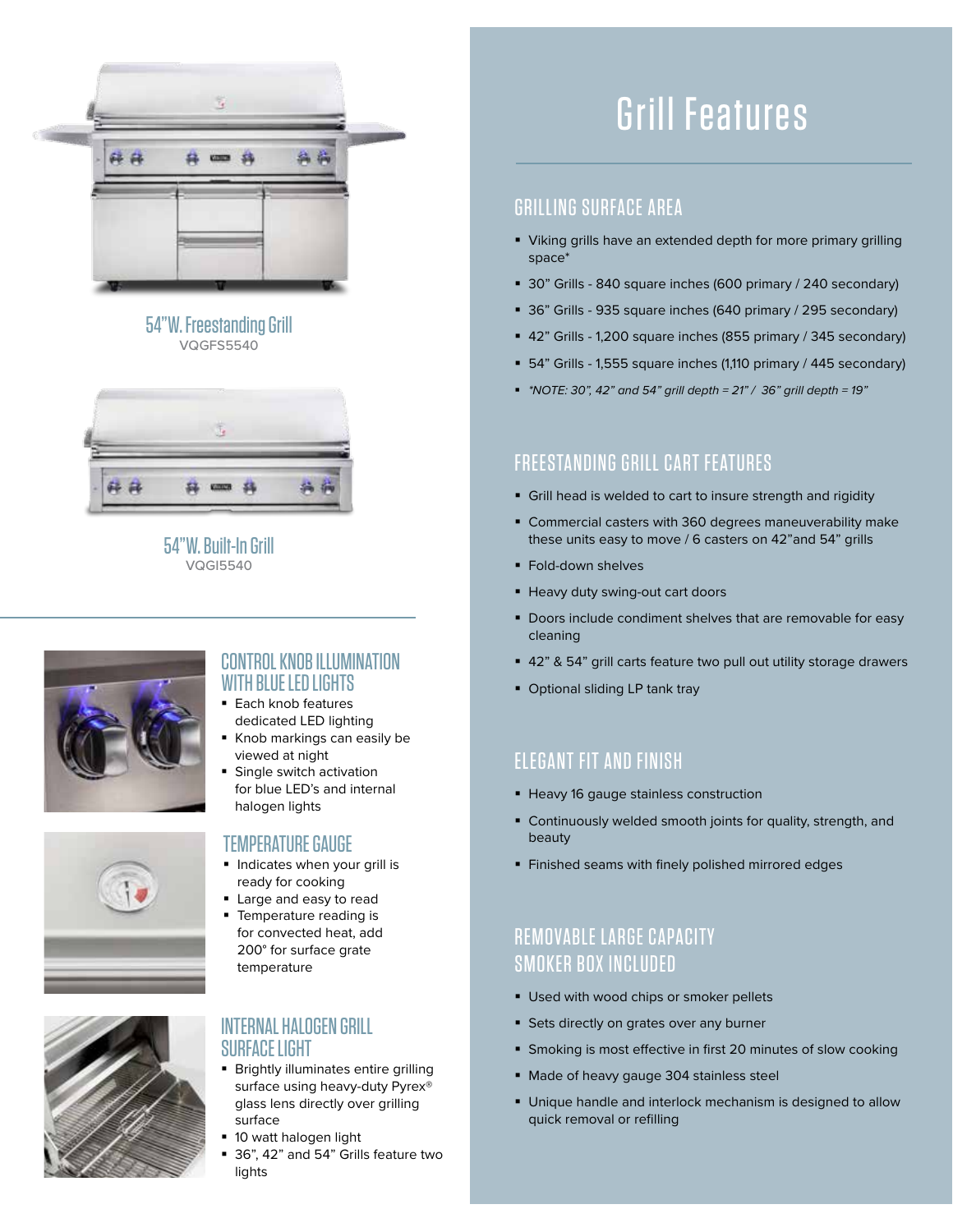# **Outdoor Companion Products**





# 13"W. DOUBLE SIDE BURNERS VOGSB5130

- § Two 15,000 BTU brass burners capable of delivering intense high heat and a low simmer
- Burners and burner basin are sealed and easy to clean
- Hot surface ignition system
- § Control illumination with blue LEDs
- § Stainless steel cover protects the burner(s) when not in use
- **Heavy-duty welded construction eliminates gaps where grease and moisture can collect**

### 20"W. POWER BURNER VQGPB5200

- Dual-ring cast brass burner
- § Maximum heat control (3,000 BTU up to 46,000 BTU)
- § Large stainless steel grate surface accommodates an oversized stockpot
- Removable center grate allows use of a commercial-style wok
- Hot surface ignition system
- § Control illumination with blue LEDs
- § Fully extendable drip pan
- Removable stainless steel cover protects the unit when not it use

# OUTDOOR 30"W. WARMING DRAWER VQEWD5300

- § Temperature settings from 90° to 220° offer the flexibly needed to keep breads warm or poultry piping hot
- Equipped with two removable steam pans, lids and steam racks
- § Moist and crisp settings allow you to keep food at the desired texture
- § Concealed heating element allows you to use the drawer as a towel or robe warmer
- "On" indicator light reminds you that the drawer is on
- § Weather resistant stainless steel construction and polished highlights



### OUTDOOR 42"W. CONVENIENCE CENTER WITH 30"W. WARMING DRAWER vQEWD5420

- Warming drawer, LP Tank Storage Cabinet and Utility Drawer in one convenient unit
- § Sliding LP tank tray for safe and easy LP tank access
- **Full width and depth utility drawer accommodates oversized grill tools, towels and condiments**
- Temperature settings from 90° to 220° offer the flexibility needed to keep breads warm or poultry piping hot
- § Warmer drawer is equipped with two removable steam pans, lids and steam racks
- § Moist and crisp settings allow you to keep food at the desired texture
- Concealed heating element allows you to use the warming drawer as a towel or robe warmer
- "On" indicator light reminds you that the drawer is on
- § Weather resistant stainless steel construction and polished headlights

# **Optional** Accessories

- § 18" and 24" Access Doors (VOADS5180/5240)
- § 30", 36", and 42" Double Access Doors (VOADD5300/5360/5420)
- § 19" Double Drawers (VODRD5190)
- § 30", 36", and 42" Doubel Drawer and Access (VOADDR5300/5360/5420)
- § 30", 36", 42", and 54" Insulated Jackets (VIJ5300/5360/5420/5540)
- 30", 36", 42", and 54" Grill Covers for both Freestanding and Built-in Grills

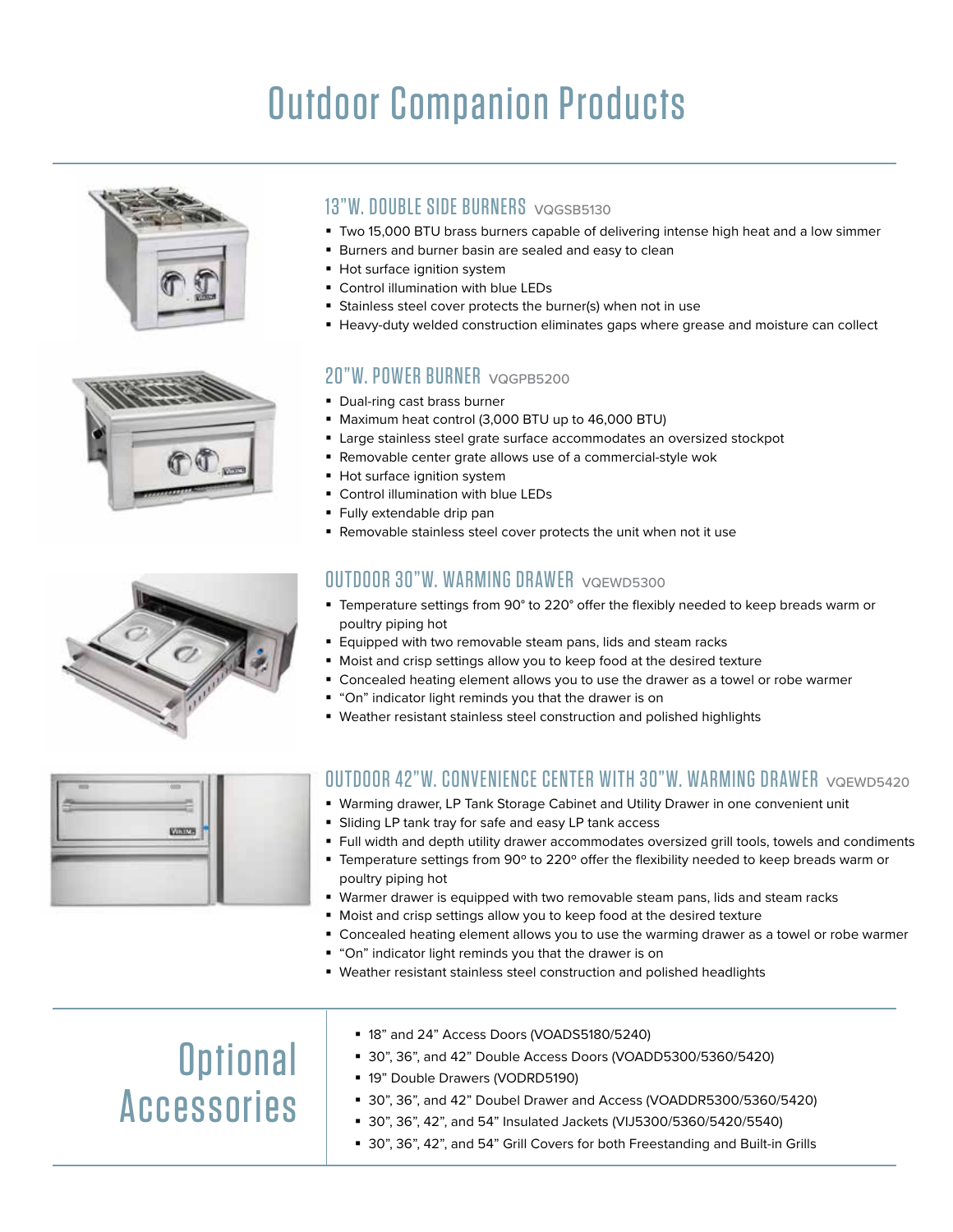# **Specifications** detailed below are designated to assist you with  $\mathcal{S}$

IMPORTANT: Please reference the Care & Use / Installation manual for details on gas plumbing requirements, electrical specifications and

## GRILLS GRILLS

| <b>MODEL</b> | А     | R     | С     |
|--------------|-------|-------|-------|
| VQGI5300     | 29.00 | 10.88 | 24.50 |
| VQGI5360     | 35.00 | 1013  | 22.00 |
| VQGI5420     | 41.00 | 10.88 | 24.50 |
| VQGI5540     | 53.00 | 10.88 | 24.50 |

## COMPANION PRODUCTS

## SIDE BURNERS SIDE BURNERS

| <b>MODEL</b> |       | R     |       |
|--------------|-------|-------|-------|
| VQGSB5130    | 12 13 | 10.63 | 24.50 |
| VQGPB5200    | 19.00 | 10.63 | 22.00 |

## WARMING DRAWERS WARMING DRAWERS

| <b>MODEL</b> |       | в     |       |
|--------------|-------|-------|-------|
| VQEWD5300    | 28.50 | 10.00 | 20.50 |
| VQEWD5420    | 40.25 | 19.38 | 24.50 |

## WITH INSULATED JACKET INSTALLED WITH INSULATED JACKET INSTALLED

| <b>MODEL</b> | А     | R     | С     |
|--------------|-------|-------|-------|
| VIJ5300      | 36.00 | 11.63 | 26.50 |
| VIJ5360      | 42.00 | 11.63 | 24.00 |
| VIJ5420      | 48.00 | 11.63 | 26.50 |
| VIJ5540      | 60.00 | 11.63 | 26.50 |



CARE & USE/INSTALLATION | <sup>9</sup>